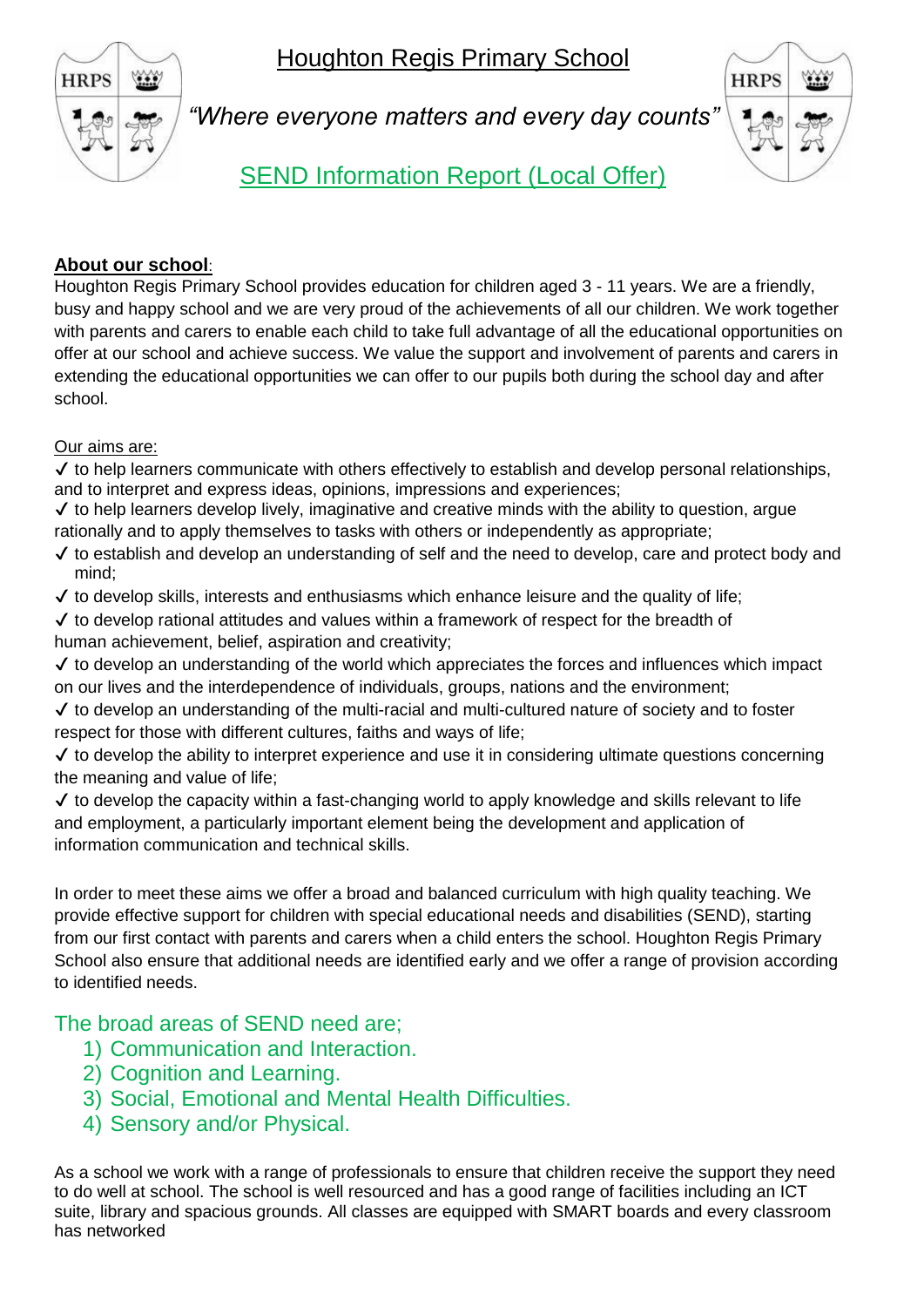computers. The school follows the Foundation Stage and National Curriculum and strives to make learning as exciting as possible by use of the outdoor area, educational visits and through welcoming visitors into the school. The school offers a wide range of extra-curricular activities across the school year as well as offering a breakfast club and after school club.

# **What is the Local Offer?**

The Children and Families Bill was enacted in September 2014. From this date Local Authorities (LA) and schools are required to publish and keep under review information about services they expect to be available for children and young people with Special Educational Needs and Disabilities (SEND) aged 0-25. The LA refer to this as the 'Local Offer'. The intention of the Local Offer is to improve choice for families. It will also be an important resource for parents in understanding the range of services and provision in the local area.

> To view Central Bedfordshire Council's Local Offer: <http://www.centralbedfordshire.gov.uk/learning/local-offer/default.aspx>

## **How will the school know if my child needs additional help and how will the school share information with me?**

We may find that a child needs additional help if concerns are raised by a parent/carer, by the child's teacher or by the child. The school would be alerted by the class teacher or parent/carer if a child in any age group is making limited progress or if there is a change in their behaviour. Following on from this concern the child's needs may be able to be met by writing an Individual Education Plan (IEP). If we write such a plan for a child it will be discussed with parent/carers and the staff will ask for your help in achieving the plan's objectives at home. As a school we might arrange for your child to receive extra help and in some cases they could be withdrawn from class to work on an individual basis or as part of a small group. All IEPs are regularly reviewed and new plans written on the basis of the reviews. Parent/Carers are involved in the reviewing process and can approach their child's class teacher at any time if they are worried about their child.

If appropriate you may be asked to give your permission for the school to refer your child to a specialist professional such as a Speech and Language Therapist or Educational Psychologist. This will help school and yourself understand your child's particular needs better and be able to support them more effectively in school. The specialist professional will work with your child to understand their needs and make recommendations as to the ways your child is given support.

In certain cases the school might seek to obtain an EHC Plan (Education Health Care Plan) for your child so that he/she can obtain additional help with their education. This will be done in consultation and agreed by parent/carers. Parent/carers are given copies of any specialist assessment reports and can discuss them with the SENDCo. Parent/carers will be kept informed at all stages in the process of identification and assessment of needs.

## **Who are the best people to talk to in this school about my child's difficulties with learning/ Special Educational Needs or Disability (SEND)?**

#### The Class  $\Box$

Teacher: Responsible for:

- $\Box$  Checking on the progress of your child and identifying, planning and delivering any additional support your child might need and informing the SENDCo (Special Educational Needs or Disability Co-ordinator) as necessary.
- □ Writing Individual Education Plans (IEPs), and sharing and reviewing these with parents at least once each term.
- $\Box$  Ensuring the school's SEND Policy is followed in their classroom and for all the pupils they teach with any SEND.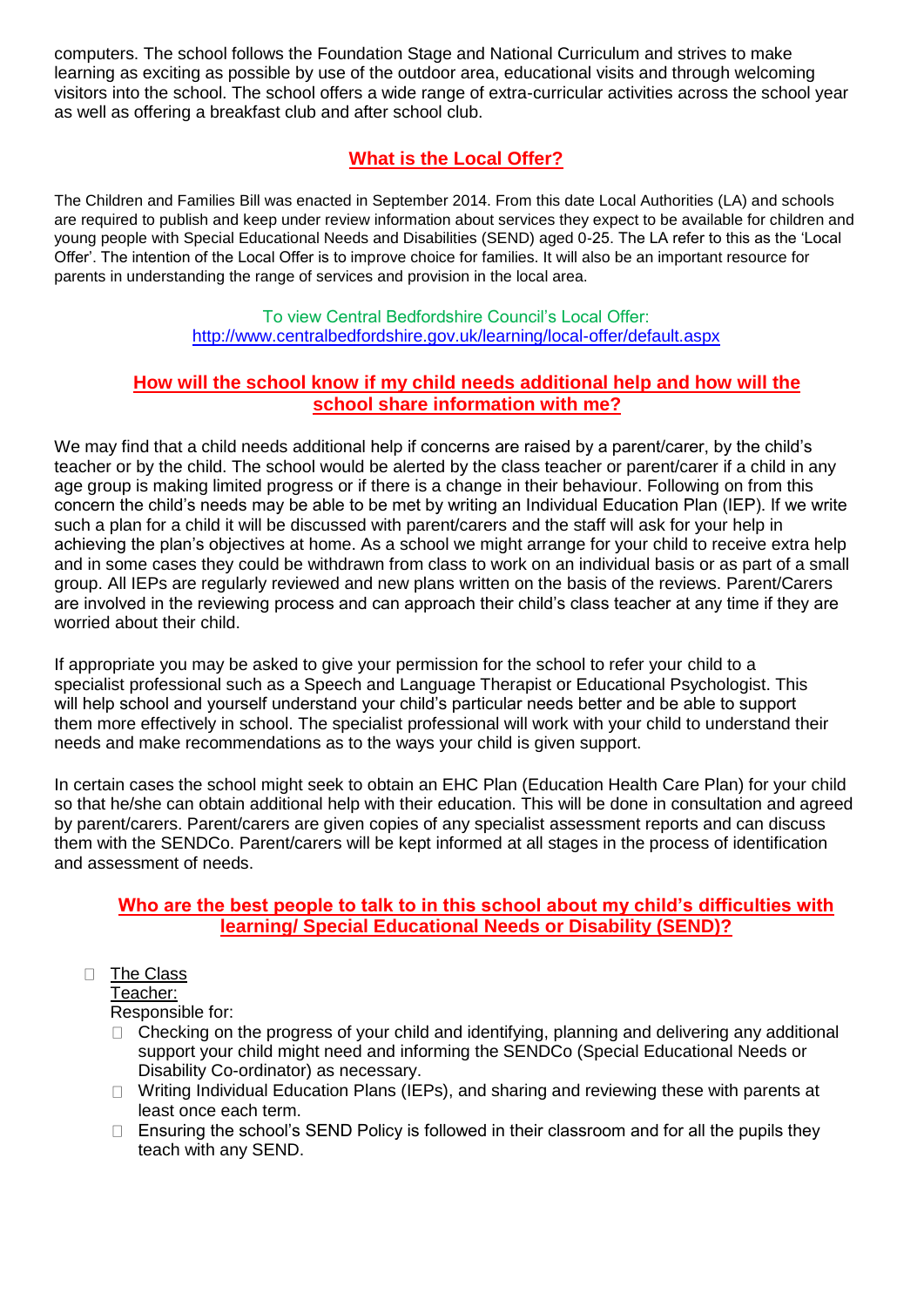#### The SENDCo: Ms D Faure-Alexis  $\Box$

- Responsible for:
	- $\Box$  Developing and reviewing the school's SEND policy.
	- $\Box$  Ensuring that you are
		- o involved in supporting your child's learning
		- o kept informed about the support your child is
		- getting o involved in reviewing how they are doing
	- $\Box$  Liaising with all the other people who may be coming into school to help support your child's learning
	- $\Box$  Updating the school's SEND register (a system for ensuring that all the SEND needs of pupils in this school are known) and making sure that records of your child's progress and needs are kept.
	- $\Box$  Providing support for teachers and support staff in the school so that they can help children with SEND in the school to achieve the best progress possible.
	- $\Box$  The SENDCo may also recommend support for you and your family from the Parent Support Advisors (PSAs) which are based at Hawthorn Park Community Primary School but support all families in Houghton Regis Schools.
- □ The Headteacher: Mr J Edwards

Responsible for:

- $\Box$  Day to day management of all aspects of the school, including the support for children with SEND.
- $\Box$  The Headteacher will give responsibility to the SENDCo and the class teachers but is still responsible for ensuring that your child's needs are met.
- $\Box$  The Headteacher must make sure that the Governing Body is kept up to date about issues relating to SEND.
- □ The SEND Governor: Miss S

**Bartlett** 

- Responsible for:
	- $\Box$  Making sure that the necessary support is given for any child who attends the school who has SEND, including specialist support from outside agencies.
	- $\Box$  If there is a need for a complaint regarding the treatment of your child with SEND. Please consult with Class Teacher, SENDCo or Headteacher. If you are still not satisfied that your concerns are not being resolved you may get in contact with the SEND Governor.

## School contact telephone number: 01582 867487

## **What are the different types of support available for children with SEND in our school?**

The Class Teacher:

For your child this would mean:

- $\Box$  That the teacher has the highest possible expectations for your child and all pupils in their class.
- $\Box$  That all teaching is built on what your child already knows, can do and understand.
- $\Box$  Different ways of teaching are in place so that your child is fully involved in learning in class.
- $\Box$  Specific strategies (which may be suggested by the SENDCo) are in place to support your child to learn.
- $\Box$  Your child's teacher will have carefully checked on your child's progress and will have decided that your child has a gap or gaps in their understanding/learning and needs some extra support to help them make the best possible progress.
- $\Box$  Specific work could take place either in or out of the classroom, this work could take place with a teacher or teaching assistant (TA).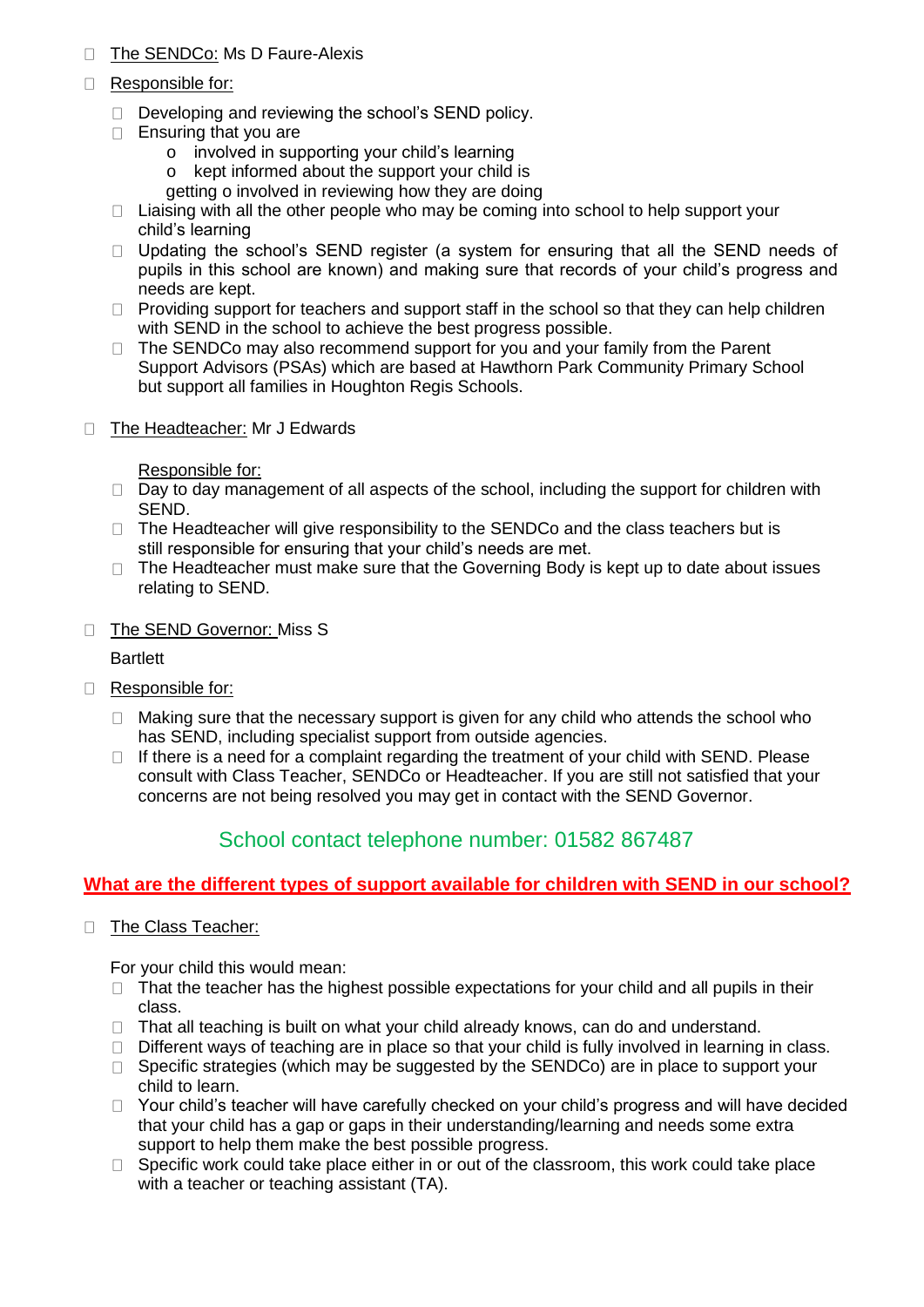□ Specialist Groups run by Outside Agencies:

For your child this would mean:

- $\Box$  That they have been identified by the SENDCo/class teacher as needing some extra specialist support in school from a professional outside the school.
- □ Specified Individual Support

For your child this would mean:

- □ This is usually provided via an Education, Care and Health Plan (EHC Plan). This means your child has been identified by professionals as needing a particularly high level of individual or small group teaching.
- □ The school (or you) can request that Local Authority Services carry out an assessment of your child's needs. This is a legal process which sets out the amount of support that will be provided for your child.

## **How can I let the school know I am concerned about my child's progress in school?**

- $\Box$  If you have concerns about your child's progress you should speak to your child's class teacher initially.
- $\Box$  If you continue to be concerned you may speak to:
- □ SENDCo: Ms D Faure-Alexis
- □ Headteacher: Mr J Edwards
- □ SEND Governor: Miss S Bartlett

## **What different kinds of support are available to children with SEND?**

- $\Box$  Curriculum adaptations and differentiation (personalised where needed)
- □ Support for behaviour
- □ Specified and targeted interventions
- □ Support for health needs
- $\Box$  Grouping of pupils to ensure the most is achieved from the learning experience
- $\Box$  Specific individual support (personalised interventions where needed)
- □ Specialist teaching groups
- □ Support for communication needs
- $\Box$  Visual timetables (to individual needs) used through the school
- □ Words and symbols/objects

## **How is extra support allocated to children and how do they progress in their learning?**

The school budget, received from Central Bedfordshire Council, includes money for supporting children with SEND.

- □ The Headteacher and SENDCo decide on the deployment of resources for SEND in consultation with the school governors, on the basis of needs in the school.
- $\Box$  The Headteacher and the SENDCo discuss all the information they have about SEND in the school including:
	- $\Box$  the children receiving extra support already
	- $\Box$  the children needing extra support
	- $\Box$  the children who have been identified as not making as much progress as would be expected and decide what resources/training and support is needed
	- $\Box$  the child's view will be sought informally and for review meetings; this may not always be possible with young children / children with delayed development.
- □ Money from the school budget is also used to buy staff training, classroom resources, an additional teaching assistant to give individual support, specialist equipment.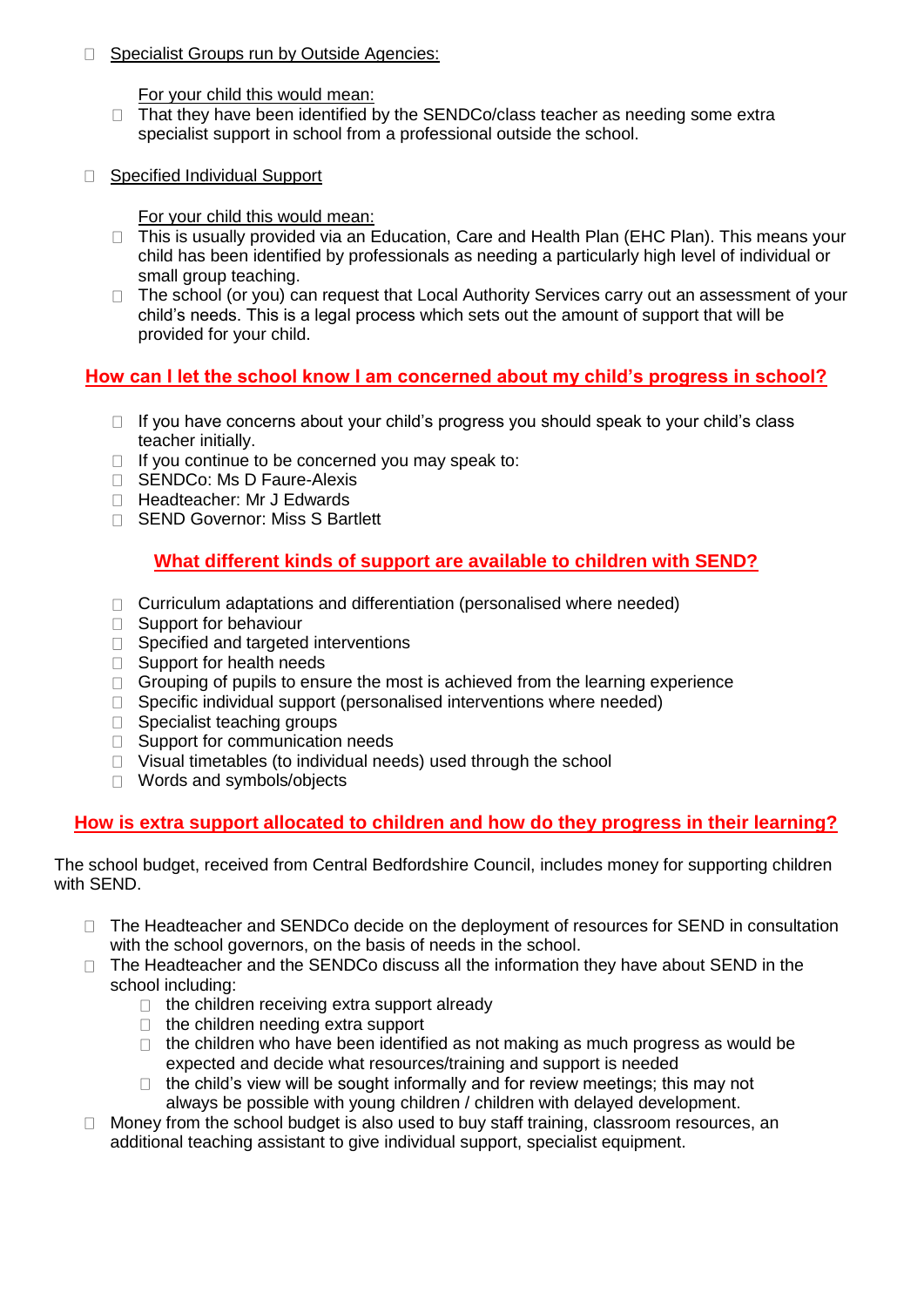## **Who are the other people providing services to children with SEND in this school?**

- School provision:
	- D Teaching Assistants
	- □ Breakfast and After School Club
	- □ School Clubs
	- □ Parent Support Advisors
	- □ Lunchtime Supervisors
- D Local Authority Provision
	- □ Educational Psychology Service
	- □ Early Years Support Service
	- CBC SEND Parent and Young Person Partnership Service (previously known as Parent Partnership)
- **Health Provision:** 
	- □ Speech and Language Therapy
	- □ School Nurse
	- □ Paediatric Occupational Therapy
	- Child Development Centre
	- CAMHS
	- CHUMS

#### **How are the teachers in school helped to work with children with SEND and what training do they have?**

The SENDCo and the Headteacher help support the class teacher in planning for children with SEND. The school access training and support to enable all staff to improve the teaching and learning of children, including those with SEND. This includes whole school training on SEND issues such as Speech and Language Difficulties. Individual teachers and support staff attend training courses run by outside agencies that are relevant to the needs of specific children in their class.

## **How will the teaching be adapted for my child with SEND?**

- $\Box$  Class teachers plan lessons according to the specific needs of all groups of children in their class, and will ensure that your child's needs are met.
- $\Box$  Support staff, under the direction of the class teacher, can adapt planning to support the needs of your child where necessary.
- $\Box$  Specific resources and strategies will be used to support your child individually and in groups.
- $\Box$  Planning and teaching will be adapted on a daily basis if needed to meet your child's learning needs.

## **How will the school know how well my child is doing and how will they inform me about this?**

The class teacher monitors each child's progress and discusses this with the SENDCo and parent/carer. The class teacher considers each child's academic targets and as agreed with the parent/carer IEP targets. Progress is measured against both for children with SEND. Teaching staff and the SENDCo liaise regularly to discuss pupil progress and future needs. Each term, we meet parent/carers and discuss the child's progress (this may be earlier than a term if a child meets their IEP targets sooner).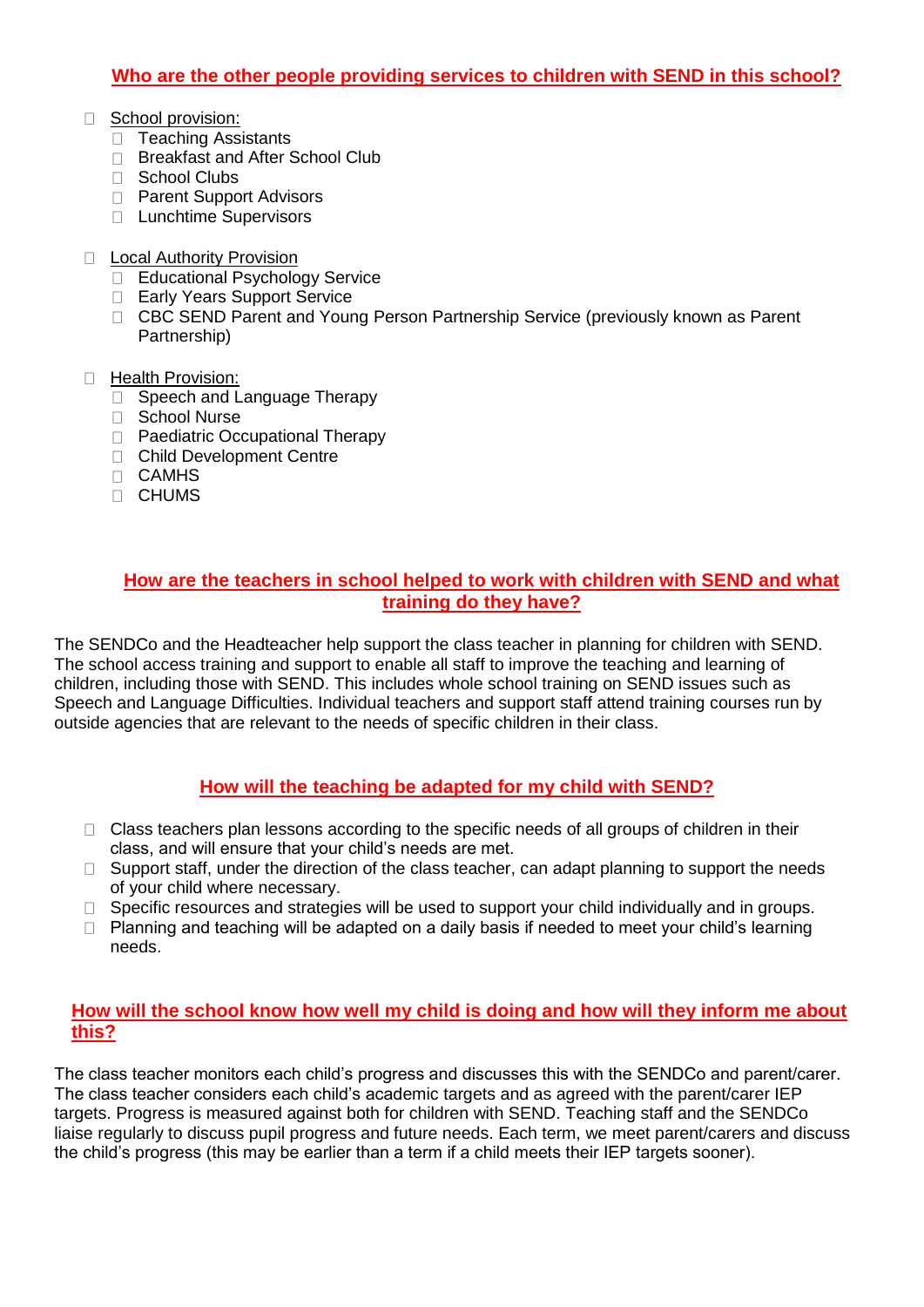### **How will the school involve me as a parent and my child in meeting our SEND needs and in general school life?**

- $\Box$  The class teacher is regularly available to discuss your child's progress or any concerns you may have and to share information about what is working well at home and school so similar strategies can be used.
- $\Box$  The SENDCo is available to meet with you to discuss your child's progress or any concerns/worries you might have.
- $\Box$  Information from outside professionals will be discussed with you.
- $\Box$  IEP planning and review meetings.
- $\Box$  Advice on how to support learning at home
- $\Box$  Home/school contact book may be used to support communication with you, when this has been agreed to be useful for you and your child.
- $\Box$  Parent's evenings
- $\Box$  If appropriate Parent Support Advisors

Houghton Regis Primary School has an open door policy and invites parent/carers to discuss worries or concerns with staff as soon as they arise.

## **How is Houghton Regis Primary School accessible to children with SEND?**

- $\Box$  The school is fully compliant with DDA requirements.
- $\Box$  The school is one level with easy access and double doors at the main entrance.
- $\Box$  There are two disabled toilets.
- □ Changing facilities are available in the Foundation Stage Unit.

Pupils with SEND are encouraged to participate in all school activities, they will be allocated responsibilities within their classrooms and around the school and will have the same opportunities to join the School Parliament and a range of clubs.

Access to after school clubs is provided as a right and support is given by teachers or support staff if required. We ensure that any independent provider of after-school clubs caters for pupils with SEND. School trips are accompanied by a high ratio of staff to pupils. Where needed specialist transport is engaged or meetings will be held with parent/carers to ensure the needs of the child are met.

#### **How will the school support my child to change classes and/or move onto a new school when they reach the appropriate stage(s)?**

We recognise that transitions can be difficult for a child with SEND and take steps to ensure that any transition is as smooth as possible.

- □ When moving classes in school:
	- $\Box$  Information will be passed on to the new class teacher and in most cases, a planning meeting will take place with the new teacher.
	- $\Box$  IEP's will be shared with the new teacher.
	- $\Box$  During the term before moving classes provision will be made for you child to have regular visits to their new class and spend time with their new teacher and teaching assistant.
	- $\Box$  If your child would be helped by a book to support them understand moving on then it will be made for them.